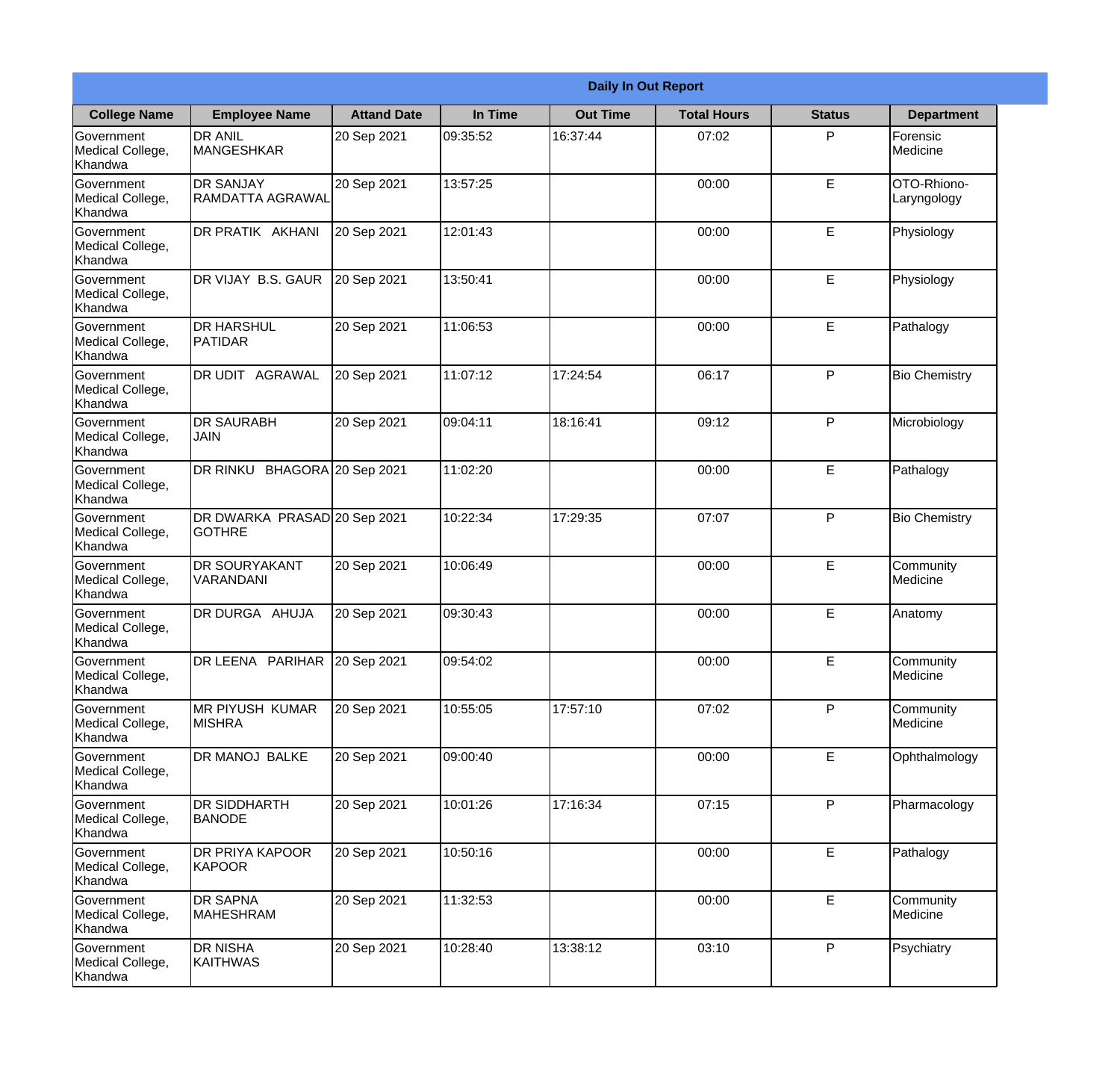| <b>Designation</b>                  | <b>Category</b> |
|-------------------------------------|-----------------|
| Assistant Professor   Para Clinical |                 |
| Professor                           | Clinical        |
| Assistant Professor   Non Clinical  |                 |
| Associate Professor Non Clinical    |                 |
| Assistant Professor   Para Clinical |                 |
| Associate Professor Non Clinical    |                 |
| Associate Professor Para Clinical   |                 |
| Assistant Professor   Para Clinical |                 |
| Demonstrator/Tutor   Non Clinical   |                 |
| Demonstrator/Tutor   Para Clinical  |                 |
| Demonstrator/Tutor   Non Clinical   |                 |
| Assistant Professor   Para Clinical |                 |
| Statistician                        | Para Clinical   |
| Assistant Professor   Clinical      |                 |
| Associate Professor Para Clinical   |                 |
| Demonstrator/Tutor   Para Clinical  |                 |
| Associate Professor   Para Clinical |                 |
| Assistant Professor   Clinical      |                 |

## **Daily In Out Report**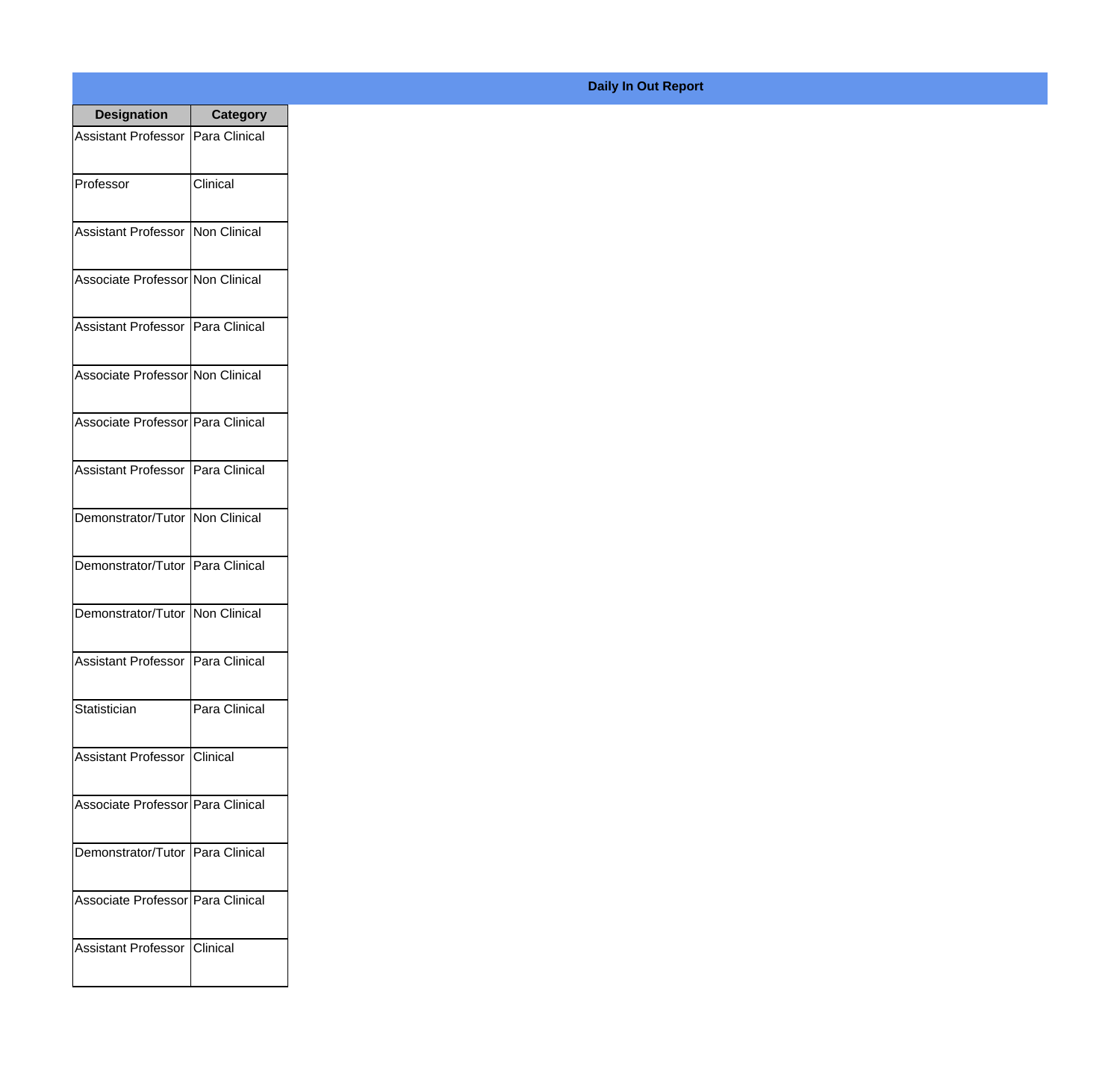|                                                  |                                                       |             |          |          | <b>Daily In Out Report</b> |           |                             |
|--------------------------------------------------|-------------------------------------------------------|-------------|----------|----------|----------------------------|-----------|-----------------------------|
| Government<br>Medical College,<br>Khandwa        | <b>DR RANJEET</b><br><b>BADOLE</b>                    | 20 Sep 2021 | 10:56:32 |          | 00:00                      | E         | <b>General Medicine</b>     |
| Government<br>Medical College,<br>Khandwa        | <b>DR ASHOK</b><br><b>BHAUSAHEB NAJAN</b>             | 20 Sep 2021 | 10:59:29 | 16:37:50 | 05:38                      | P         | Forensic<br>Medicine        |
| Government<br>Medical College,<br>Khandwa        | <b>DR NITESHKUMAR</b><br><b>KISHORILAL</b><br>RATHORE | 20 Sep 2021 | 18:18:29 |          | 00:00                      | E         | Pharmacology                |
| <b>Government</b><br>Medical College,<br>Khandwa | <b>DR PRIYESH</b><br><b>MARSKOLE</b>                  | 20 Sep 2021 | 10:53:02 | 10:53:25 | 00:00                      | <b>AB</b> | Community<br>Medicine       |
| Government<br>Medical College,<br>Khandwa        | <b>DR SANGEETA</b><br><b>CHINCHOLE</b>                | 20 Sep 2021 | 11:18:28 |          | 00:00                      | E         | Physiology                  |
| Government<br>Medical College,<br>Khandwa        | DR NISHA MANDLOI<br>PANWAR                            | 20 Sep 2021 | 09:51:03 | 17:47:38 | 07:56                      | P         | Obstetrics &<br>Gynaecology |
| Government<br>Medical College,<br>Khandwa        | <b>DR JITENDRA</b><br><b>AHIRWAR</b>                  | 20 Sep 2021 | 08:53:58 | 18:15:03 | 09:22                      | P         | Pathalogy                   |
| Government<br>Medical College,<br>Khandwa        | <b>DR MUKTESHWARI</b><br><b>GUPTA</b>                 | 20 Sep 2021 | 12:08:26 | 16:51:56 | 04:43                      | P         | Pharmacology                |
| Government<br>Medical College,<br>Khandwa        | <b>DR PURTI AGARWAL</b><br><b>SAINI</b>               | 20 Sep 2021 | 09:59:50 |          | 00:00                      | E         | Pathalogy                   |
| Government<br>Medical College,<br>Khandwa        | DR YASHPAL RAY                                        | 20 Sep 2021 | 10:11:41 |          | 00:00                      | E         | Anatomy                     |
| Government<br>Medical College,<br>Khandwa        | RENU WAGHMARE                                         | 20 Sep 2021 | 10:45:28 | 17:55:42 | 07:10                      | P         | Community<br>Medicine       |